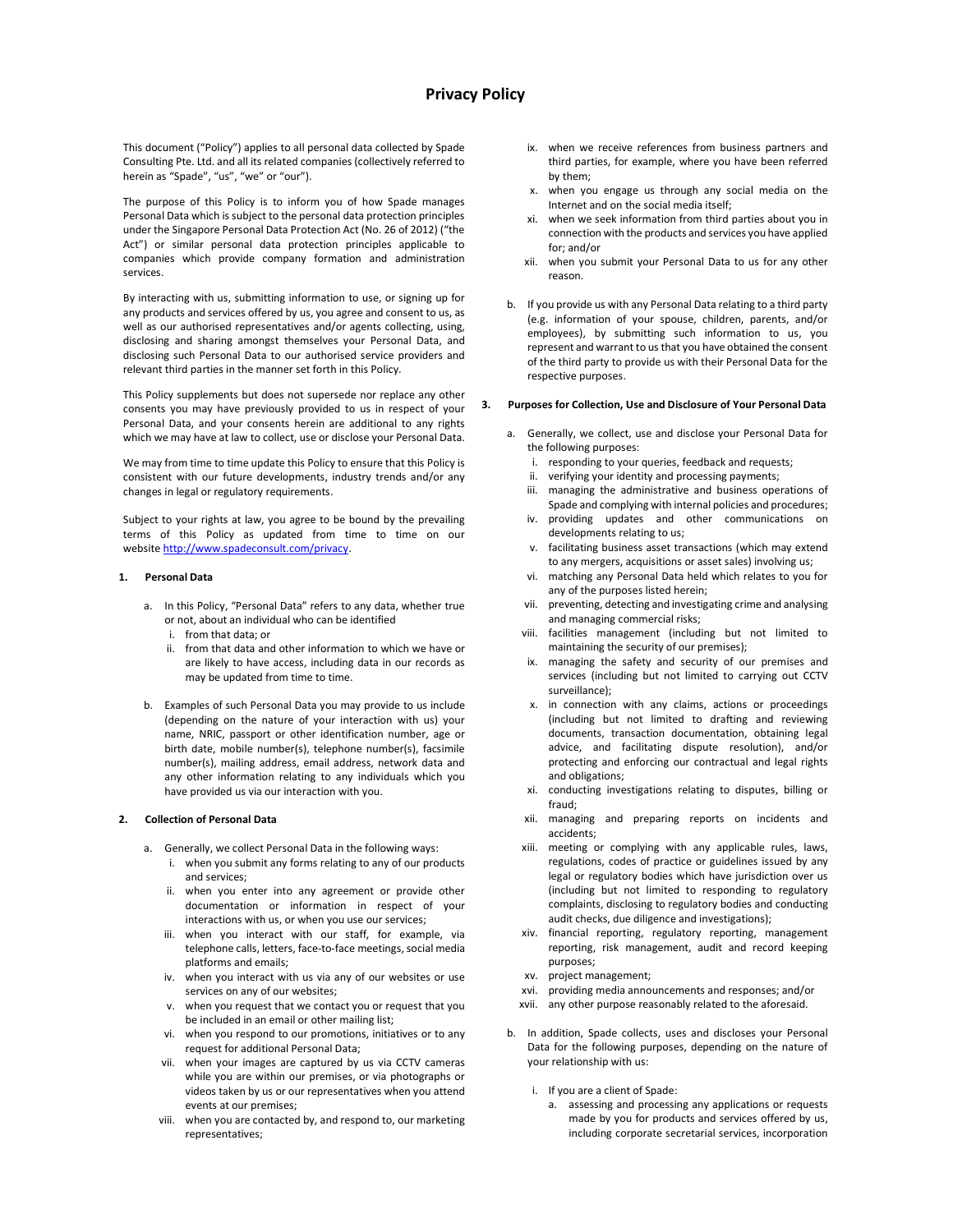services, tax and accounting services and payroll services;

- b. requesting feedback or participation in surveys, as well as conducting market research and/or analysis for statistical, profiling or other purposes for us to review, develop and improve the quality of our products and services;
- c. facilitating the continuation or termination of the relationship and the provision of services to you in accordance with the mandate that you have agreed with us;
- d. client relationship management, including sending information relating to our services and business, services offered by third parties, event invitations, newsletters or publications;
- e. archival management (including but not limited to warehouse storage and retrievals); and/or
- f. any other purpose reasonably related to the aforesaid.
- ii. If you are an existing employee of Spade:
	- a. providing remuneration, reviewing salaries and bonuses, conducting salary benchmarking reviews, appraisals and evaluation;
	- b. staff orientation and entry processing;
	- c. administrative and support processes relating to your employment, including its management and termination, as well as staff benefits, including manpower, business continuity and logistics management or support, processing expense claims, medical insurance applications, medical services, leave administration, training, learning and talent development, and planning and organising corporate events;
	- d. providing you with tools and/or facilities to enable or facilitate the performance of your duties;
	- e. compiling and publishing internal directories and emergency contact lists for business continuity;
	- f. conducting analytics and research for human resource planning and management, and for us to review, develop, optimise and improve work-related practices, environment and productivity;
	- g. administering cessation or termination processes; and/or
	- h. any other purpose reasonably related to the aforesaid.
- iii. If you submit an application to us as a candidate for an employment position:
	- a. managing and verifying your application;
	- b. performing background checks, and verifying all your employment details and qualifications;
	- c. providing or obtaining employee references and for background screening;
	- d. assessing your suitability for the position applied for; and/or
	- e. any other purposes relating to any of the above.
- iv. If you do not interact with us in the manners specified above, we may collect, use and/or disclose your Personal Data for the following purposes, in accordance with the Act:
	- a. the purposes for which we have specifically obtained your consent; and/or
	- b. the purposes for which you have provided your Personal Data to us.
- c. If you have provided your Singapore telephone number(s) and have indicated that you consent to receiving marketing or promotional information via your Singapore telephone number(s), then from time to time, we may contact you using such Singapore telephone number(s) (including via voice calls, text, fax or other means) with information about our products and services.
- d. When the need arises for Personal Data to be collected, used or disclosed for purposes other than the ones originally consented

for, we will obtain your fresh consent in that regard, where necessary, in accordance with the Act.

As we rely on your Personal Data to provide products and services to you, you should ensure that all Personal Data submitted to us is complete, accurate, true and correct.

### 4. Disclosure of Personal Data

We will take reasonable steps to protect your Personal Data against unauthorised disclosure. Subject to the provisions of any applicable law, your Personal Data may be disclosed by us, for the purposes listed above (where applicable), to the following entities or parties, whether they are located overseas or in Singapore:

- a. our existing or future related companies;
- agents, contractors or third party service providers who provide operational services to us, such as courier services, telecommunications, information technology, payment, printing, technical services, training, market research, call centre, security, employee recognition, storage and archival or other services to us;
- c. any business partner, investor, assignee or transferee (actual or prospective) to facilitate business asset transactions (which may extend to any merger, acquisition or asset sale) involving us;
- banks, financial institutions, credit card companies and their respective service providers;
- e. in the event of default or disputes, any debt collection agencies or dispute resolution centres (whether in Singapore or otherwise);
- f. any liquidator, receiver, official assignee/trustee, judicial manager or any other person appointed under or pursuant to any applicable law or court order in connection with the bankruptcy, liquidation, winding up, judicial management or any other analogous process in respect of any individual, company or business;
- g. our professional advisors such as consultants, auditors and lawyers;
- h. any judicial, administrative or regulatory body, any government or public agency, statutory boards or authorities or law enforcement bodies or any agents thereof, having jurisdiction over us; and/or
- any other person in connection with the purposes set forth above.

## 5. Retention of Personal Data

- a. We will retain your Personal Data for only as long as the purposes for which such data is collected or used continues, or where necessary for our legal or business purposes ("Purposes").
- b. We will take all reasonable steps to ensure that all Personal Data is destroyed or permanently deleted if it is no longer required for those Purposes.

# 6. Use of Cookies

- a. A cookie is a small piece of information that is placed on your computer when you visit certain websites. The cookies placed by the servers hosting our websites are readable only by us, and cookies cannot access, read or modify any other data on an electric device, nor does it capture any data which allows us to identify you individually. The data collected by the cookies will be used for the purpose of improving your browsing experience on our websites and to enable us to serve you better.
- b. Should you wish to disable the cookies associated with these technologies, you may do so by changing the setting on your browser. However, you may not be able to enter certain part(s) of our websites.

### 7. Data Security

We will take reasonable efforts to protect Personal Data in our possession or our control by making reasonable security arrangements to prevent unauthorised access, collection, use, disclosure, copying, modification, disposal or similar risks.